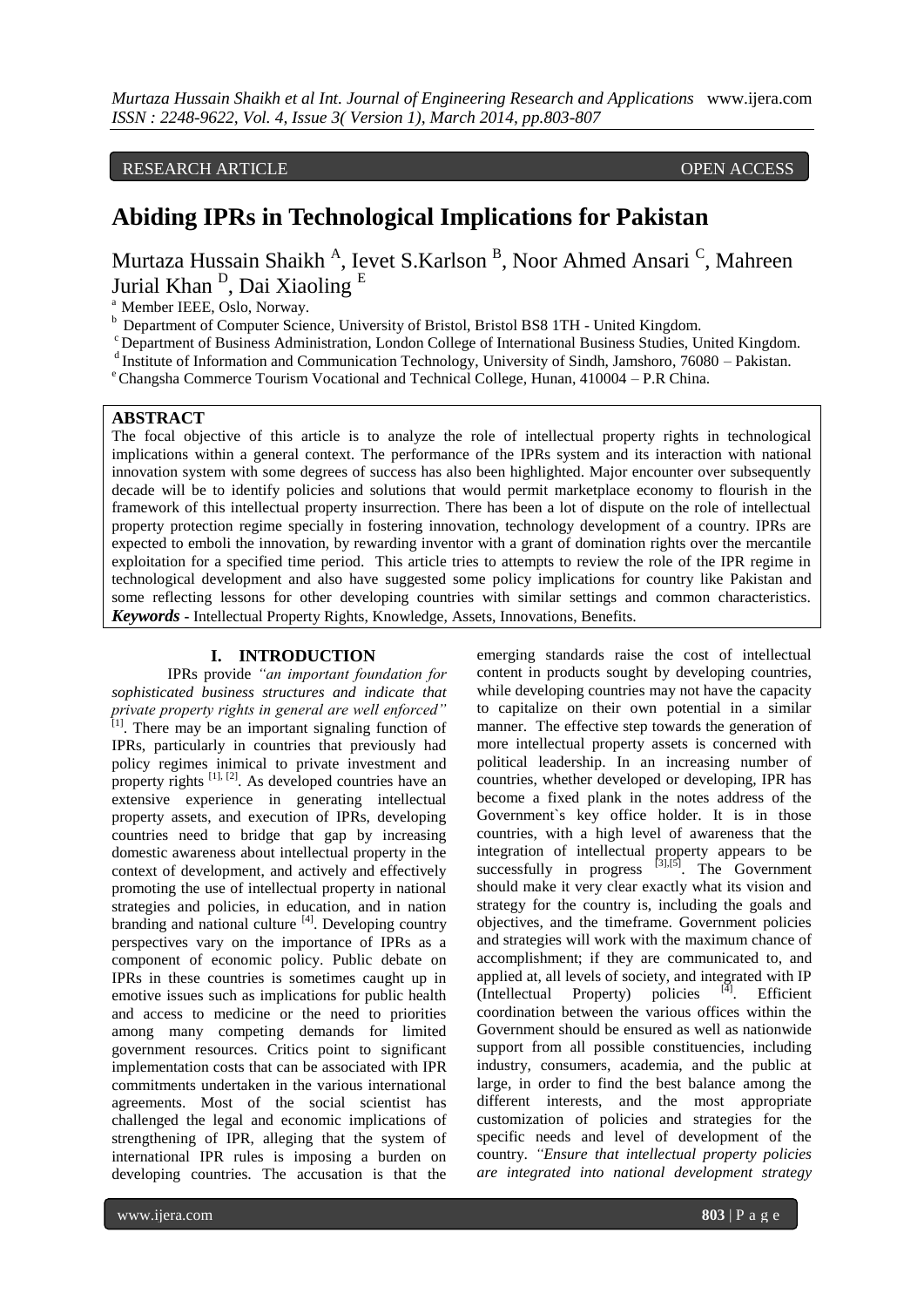*Murtaza Hussain Shaikh et al Int. Journal of Engineering Research and Applications* www.ijera.com *ISSN : 2248-9622, Vol. 4, Issue 3( Version 1), March 2014, pp.803-807*

*and strike an appropriate balance between public policy objectives and the incentives and infrastructure which fuel innovation and creativity"* [6] .

## **II. PREAMBLES IN IPR EXPANSION**

Indeed, stronger rights will provide competitive advantages for innovative firms, allowing them to appropriate larger returns from inventive activity and generating incentives for additional invention. Therefore, successful IPRs protection is about producing effective, commercially driven results  $^{[3], [5]}$ . Like any other facet of business, IPRs protection needs to demonstrate a return on investment. The best indications of a return on investment are increased market share and sales attributable to IPR protection. IPR based policies could play a significant role in encouraging innovation, artifact development, and technical transformations  $^{[7]}$ . This policy stance suggests that prospects for domestic invention and innovation are insufficiently expanded to warrant protection. However, inadequate IPRs could stifle technical transformations even at low levels of economic development. There are imperative practical implications of this psychotherapy. First, countries with weak IPRs could be isolated from current technologies and would be forced to build up technological knowledge from their own resources, a difficult and costly task. Second, those countries would obtain fewer spillover profit and demonstration possessions of new technologies in their economies  $[8]$ . Third, technologies accessible to such nations would tend to be outdated. Finally, countries with weak IPRs would knowledge both limited incentives for domestic innovation and relatively few internal technology transfers. The figure 1, determines the rate of transfer of technology in developed countries; it shows the joint collaboration of the local industry with the research and development done in academia<sup>[8]</sup>.



*Figure 1.* Rate of transfer of technology in developed countries from (2010-2011)

Furthermore, having surveyed the very recent literature of the impact of the stronger IPRs system on national technological capability of developing countries, one may generally refer to notion of National Innovation System (NIS) as critical reason supporting the idea. The figure 2, also illustrates the evolution of the patent rights index, 2002-2010, by OECD group and developing countries. The concept of NIS has been introduced in order to meet the present complexities in the process of knowledge creation and dissemination [4]. Since in 1990`s the concept of NIS has been eared recognition as a core framework for analyzing technological deviations, which is considered to be indispensable grounds of long-term economic growth of a country [9] .



*Figure 2.* Evolution of patent rights index. The vertical bar indicates the advent of patenting and IPRs agreement

## **III. IMPLICATIONS OF STRONG IPR`S IN URBANIZED COUNTRIES**

In economic analysis, intellectual property rights – a temporary monopoly on the use of knowledge – are a *"second best"* solution to a failure in markets for knowledge and information. The nature of this failure is well known. An optimal resource allocation requires that all goods be sold at marginal cost, which in the case of new knowledge is assumed to be practically zero. It`s sale does not diminish the stock to the holder and information is assumed to be transmitted practically without cost [9].An optimization thus demands that new knowledge be made available at marginal cost or for free to all those who can use it. Moreover, it is assumed that others can, if not legally prevented, easily imitate new knowledge at little or no cost. Thus, under perfectly competitive conditions, there would be no incentive on the part of private agents to invest in the creation of new productive knowledge  $[10]$ . Since the creation and diffusion of new knowledge are desirable for growth, it is necessary to trade off static optimization in favors of dynamic considerations. The optimum solution would be the key for the innovating countries to subsidies innovators until the costs of subsidies equaled the benefits to society, and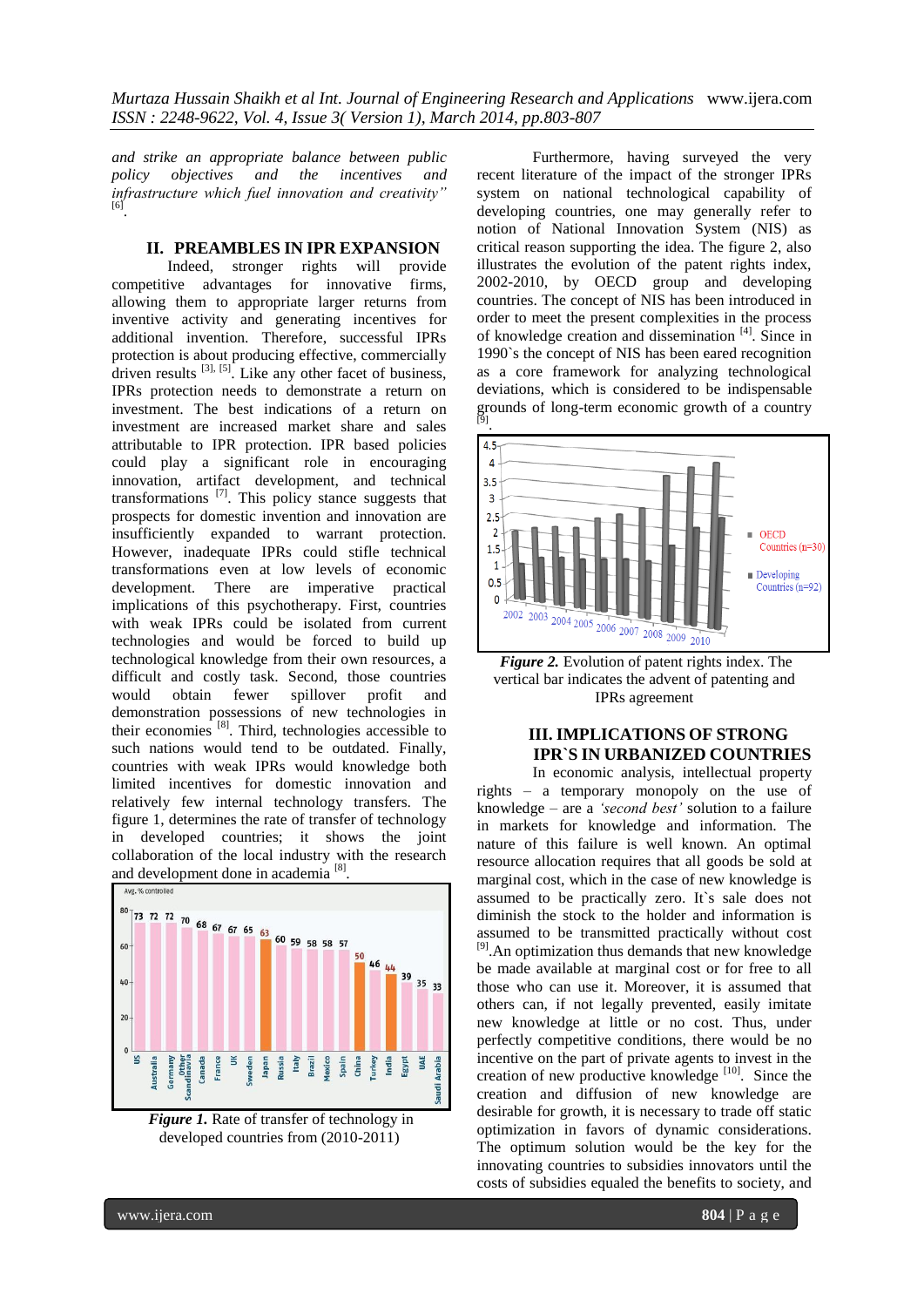to then allow the dissemination of knowledge at marginal cost. It would be very difficult in practice to calculate the optimal research subsidy, and a practical second best solution is to grant a temporary monopoly that enables innovators to reap *"rents"* (profits in excess of normal competitive profits). Analysts admit that this does not yield a perfect solution to the market failure involved, but it is a compromise that has worked well in the past in the industrial countries that are the source of the overwhelming bulk of innovation [10].

## **IV. BENEFITS IN SUPPORT OF TECHNOLOGICAL DEVELOPMENT**

The available historical and cross section evidence supports the presumption that the need for IPRs varies with the level of development. Many rich countries used weak IPR protection in their early stages of industrialization to develop local technological bases, increasing protection as they approached the leaders. Econometric cross section evidence suggests that there is an inverted U-shaped relationship between the strength of IPRs and income levels. The intensity of IPRs first falls with rising incomes, as countries move to slack IPRs to build local capabilities by copying, then rises as they engage in more innovative effort. The turning point is \$7,900 per capita in 2009 prices a fairly high level of income for the developing world. Theory also suggests that benefits of IPRs rise with income and that at low levels the costs of strengthening IPRs may outweigh the gains [11].

a) Superior worth for imported products and improved technologies under IPR safeguard.

b) Loss of economic activity, by closure of imitative activities.

c) Possible misapplication of protection by the patent holders and mainly giant foreign vendors.

## **V. ENGROSSMENTS IN TECHNOLOGY EXPANSION**

The implications for the enforcement of IP`s are not limited to only one sector of the economy and technology. It will have diverse implications for country like Pakistan's agriculture as well as industry level. Indeed, Pakistan is a future market of the world. Being a net importer of knowledge-based products, Pakistan may end up paying higher prices for these products before it is able to develop its own technological capacity and attract additional know how. Pakistan may not be able to benefit from the most advanced technologies due to costs involved [10], [11]. The protection of intellectual property rights at appropriate level can benefit both developed and developing countries. Developing countries, over the period of time can capitalize their unique bio assets. But that requires systems that will provide those

benefits from global development and marketing of their medicinal plant resources <sup>[2]</sup>. One of the problems that the implementation of patents that will pose challenges to Pakistan as a developing country would be the increase in the cost of drugs with consequences for public health. This has become a general problem for all developing countries, which lack the necessary research and development infrastructure, and if production of generic pharmaceuticals is stopped, access to extremely expensive life saving drugs will not be possible for patients in developing countries <sup>[9]</sup>. The need for foreign investment and transfer of technology cannot be underscored enough, in the context of modernizing of Pakistan's export sector. It will become easier if Pakistan succeeded in putting in place systems and procedures to protect the IPRs, which would be a step forward in terms of creating an investor-friendly environment in the country. The following table determines the level piracy in international IPRs on various industrial sectors of Pakistan, China, India, Iran and United Kingdom<sup>[11]</sup>. *Table 1.* Level piracy in IPR on various industrial sectors Pakistan, China, India, Iran and UK. (Source) International Intellectual Property Rights Alliance`s (IPRA`s) Special Report.

| Industrial<br>Sector                           | China | Pakistan | Iran | India | UK  |
|------------------------------------------------|-------|----------|------|-------|-----|
| Motion<br>Pictures                             | 90%   | 60%      | 80%  | 99%   | 24% |
| Sound<br>Recordings/<br>Musical<br>Composition | 85%   | 94%      | 38%  | 44%   | 14% |
| <b>Business</b><br>Software<br>Applications    | 93%   | 92%      | 58%  | 63%   | 18% |
| Entertainmen<br>t Software                     | 99%   | 90%      | 78%  | 80%   | 20% |
| <b>Books</b>                                   | 92%   | 50%      | 90%  | 86%   | 11% |
| Watches                                        | 96%   | 10%      | 9%   | 15%   | 7%  |
| Cosmetics                                      | 91%   | 15%      | 30%  | 40%   | 5%  |
| Cloths                                         | 83%   | 17%      | 10%  | 22%   | 9%  |
| Medicines                                      | 79%   | 45%      | 47%  | 70%   | 3%  |

As a signatory to the World Trade Organization (WTO), there is need to create awareness among the Pakistani business community within Pakistan and outside for the need to adhere to the requirements of a fast-integrating, global economy. It would include the active participation of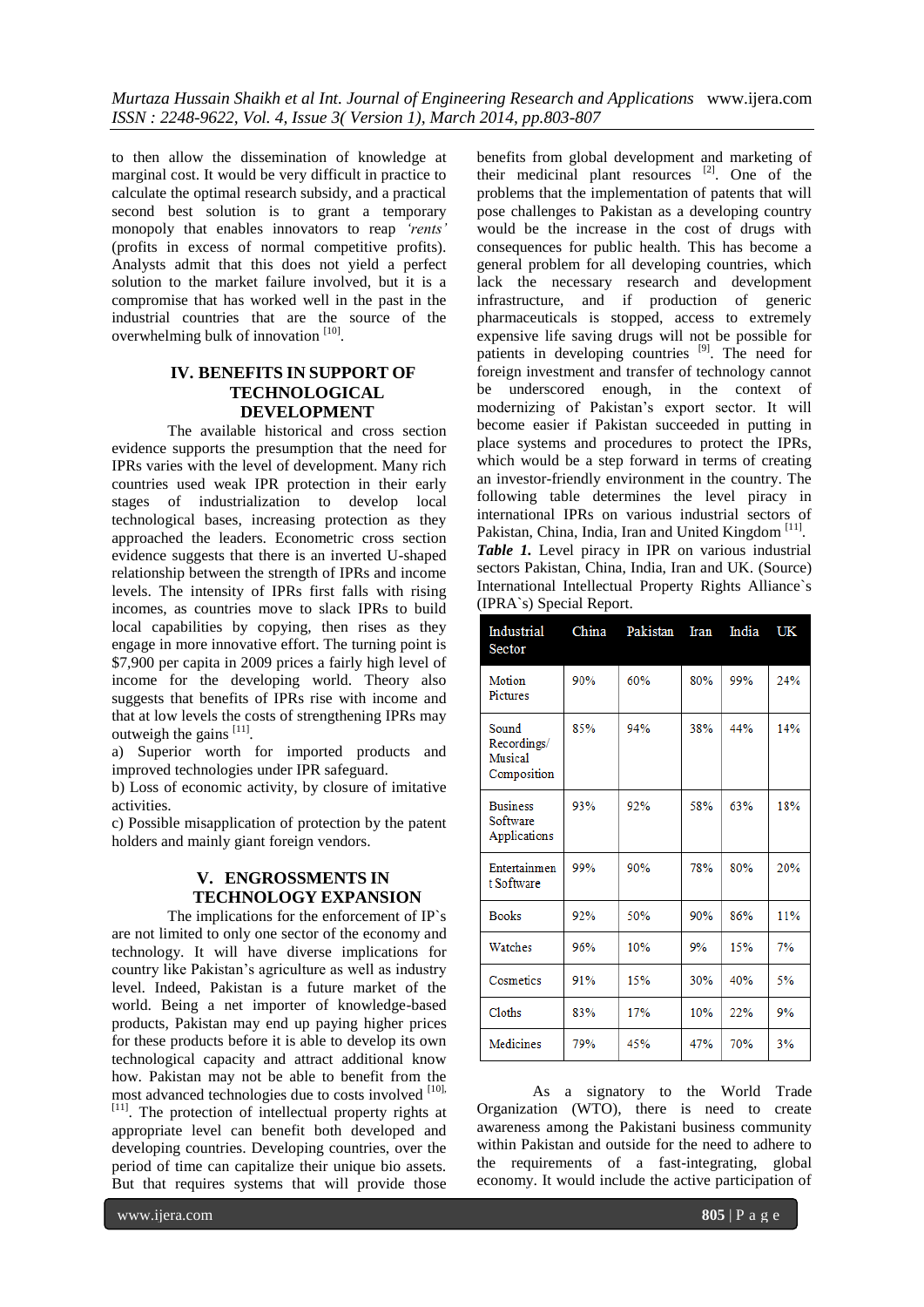the intellectual property right owner; effective treaty compliance; consistent legislation and appropriate inter agency coordination between the police, prosecution authorities, custom agencies and the policy departments <sup>[6]</sup>. The implementation of the IPRs would bring benefits to the country in the long run, provided the country reaches a certain level of development.

## **VI. GLOBAL IPR`S BAZAAR**

Several countries have joined the global market and follow the international rules embodied in the treaties and regulations administered under the WTO. *"Through the trade related aspects in IP and free trade agreements, including their respective IP provisions, those countries have ostensibly joined the global intellectual property bazaar"*[3]. The percentage of products and services in the IP market is increasing. A recent study shows that the current value of IP in United States is reviled to be equivalent about 48 percent of the GDP. An increase in the share of IP in GDP appears to be the recent trend in the global market. No country can benefit from the IP system and its incentives and infrastructure until domestics' use their IP assets and enforce their IP rights in the global market on a regular and consistently increasing basis  $[2]$ . Internationalizing the nation's IP reserves requires the concerted efforts of the Government and IP owners, because only through those focused and coordinated efforts will the nation extend its scope and reach beyond its borders, above its national limitations.

## **VII. CONCLUSION**

Due to the importance of IPRs protection as one of the necessary infrastructures for supporting and promoting innovation in society, policy makers in different countries are trying to prepare the required backgrounds for promotion and development of IPRs assets at national level  $^{[1], [7]}$ . Therefore, the country`s key policy makers should adopt strategies for promoting IPR protection as well as effective management of IP assets. With this article we suggests few main strategies (i.e. developing national IPRs strategy; formulating necessary laws; providing infrastructures; launching educational & training programs; promoting maximum use of worldwide patent information etc) <sup>[9]</sup>. Considering these recommendations could be helpful to improve Pakistan`s IPR system, the following mechanisms are;

## *a) Status and recitals of IPR in national ICT sector*

For more informed and intelligent IPRs policy making at national level, periodical studies should be done to determine the status and

contribution of IPRs systems in support of new technology development and commercialization. *b) Formulating comprehensive strategy of IPR`s* 

## *protection system*

We should formulate a comprehensive strategy for IPRs protection in the future<br>development plans of the country. This plans of the country. This comprehensive strategy should include the macro plans for escalating international cooperation in all IPRs aspects and plans for modifying national IPRs laws.

#### *c) Promoting special diplomacy IPR`s assets*

This is possible through providing professional consultative and consultancy bodies for supporting public and privet initiatives in the field of IPRs and technology commercialization.

#### *d) Improvement in arrangements of industrial property office*

It is suggested that such kind of office should be established and should be separated from registration office for companies and this office should be nourished like other sections such as administrative and financial section, planning and education section etc.

## **REFERENCES**

- [1] Juma. S, *"Intellectual Property Rights and Globalization"*: Implications for Developing Countries, Center for International Development discussion paper, November 2012, Harvard University, USA.
- [2] D. Archibugi,B. Lundvall (Eds.), *The Globalising Learning Economy*, Oxford Univ. Press, Oxford, 2009, United kingdom.
- [3] Schmidt, K and Raymund Werle. *Coordinating technology Studies International Standardization of Telecommunications.* MIT: 40 J, ECON. 345, 353 (2010), Cambridge University Press, UK.
- [4] J. Michie., *"Formulating Effective Pro-Development National Intellectual Property Policies"*, Paper presented in ICTSD dialogue, *Bellagio Conference Center,* 2012, Italy.
- [5] Lach, J., W.H. Mangione-Smith, and M. Potkonjak, "Low overhead faulttolerant FPGA systems," *IEEE Transactions on VLSI Systems*, 2008 (special issue on FPGAs), Helsinki, Finland.
- [6] Biehl, I. and B. Meyer, "Protocols for collusion-secure asymmetric fingerprinting," *STACS 97, 14th Annual Symposium on Theoretical Aspects of Computer Science*, 1999, Lubeck, Germany: Springer-Verlag.